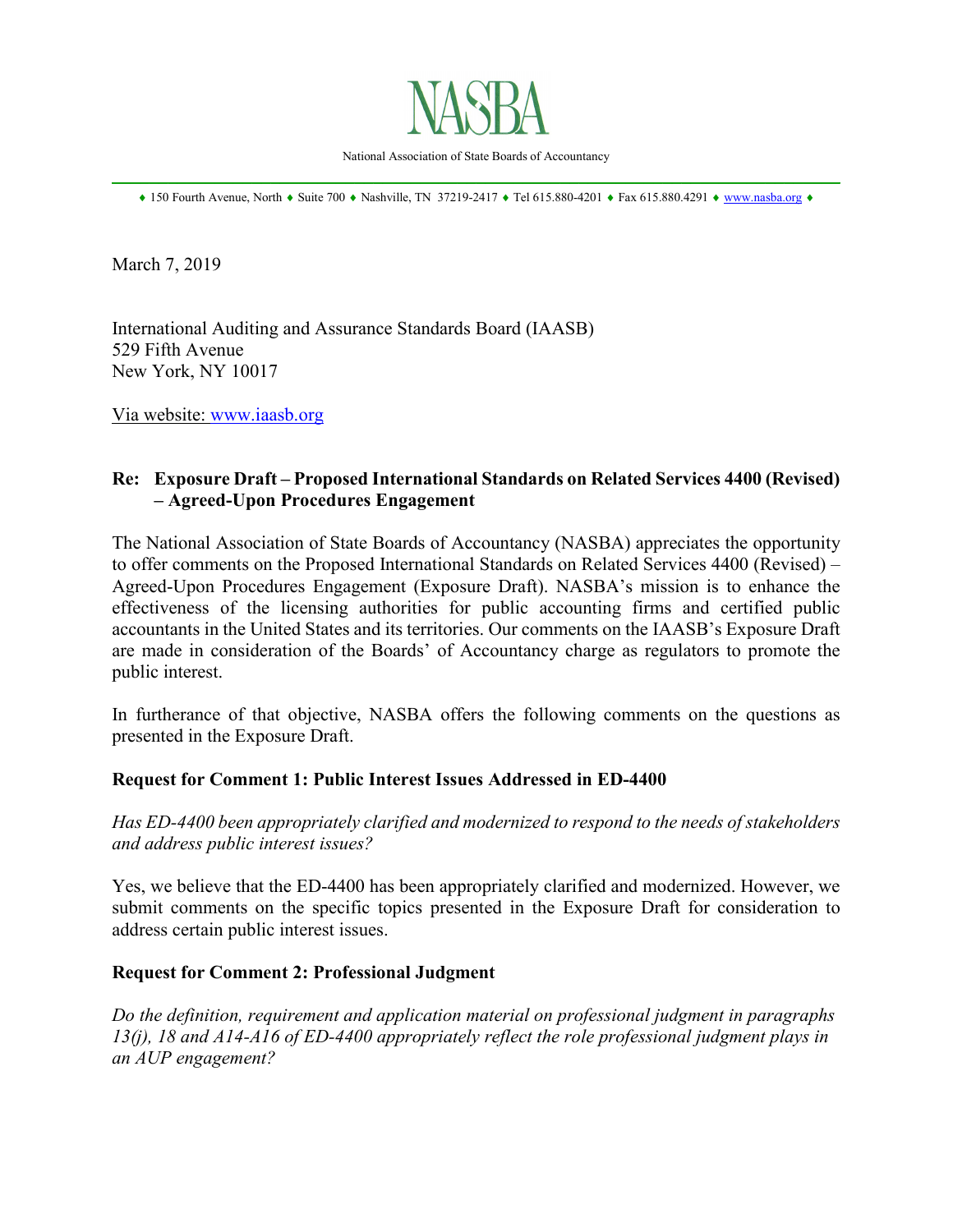Yes, we support the approach of modeling the definition of professional judgment from ISAE 3000. We also found the examples provided in the application material helpful.

#### **Request for Comment 3: Practitioner's Objectivity and Independence**

*Do you agree with not including a precondition for the practitioner to be independent when performing an AUP engagement (even though the practitioner is required to be objective)? If not, under what circumstances do you believe a precondition for the practitioner to be independent would be appropriate, and for which the IAASB would discuss the relevant independence considerations with the IESBA?*

As we have previously commented to the Agreed-Upon Procedures Working Group, the Agreed-Upon Procedures (AUP) engagement in the United States is considered an attest engagement as provided in the current AICPA Statement on Standards for Attestation Engagements No. 18 - Agreed-Upon Procedures Engagements and the Uniform Accountancy Act. Thus, in our view, the practitioner should be independent. AUP report users may include external parties such as banks, creditors, regulators and others that may require, expect and/or assume the practitioner to be independent. Investors or other providers of capital often request an entity to have an AUP engagement performed in lieu of an audit. The practitioner's independence is a significant differentiator that enhances the value of AUP services to users via greater credibility and reliability in the practitioner's findings.

A precondition for the practitioner to be independent would be appropriate for an AUP report that could or would be distributed or made available to the public for general use. To say nothing in an AUP report available to the public that was prepared by a non-independent practitioner would not be in the public interest.

# **Request for Comment 4: Practitioner's Objectivity and Independence**

*What are your views on the disclosures about independence in the AUP report in the various scenarios described in the table in paragraph 22 of the Explanatory Memorandum, and the related requirements and application material in ED-4400? Do you believe that the practitioner should be required to make an independence determination when not required to be independent for an AUP engagement? If so, why and what disclosures might be appropriate in the AUP report in this circumstance.*

Notwithstanding our response to the Request for Comment 3, if independence is not a requisite of performing an AUP engagement, then we believe that the disclosures about independence in the AUP report must be clear. The various scenarios described in the table on page 11 of the Explanatory Memorandum would be helpful to include in the final standard.

We believe that the practitioner should be required to make an independence determination in every case, even if not required, and such position should be disclosed.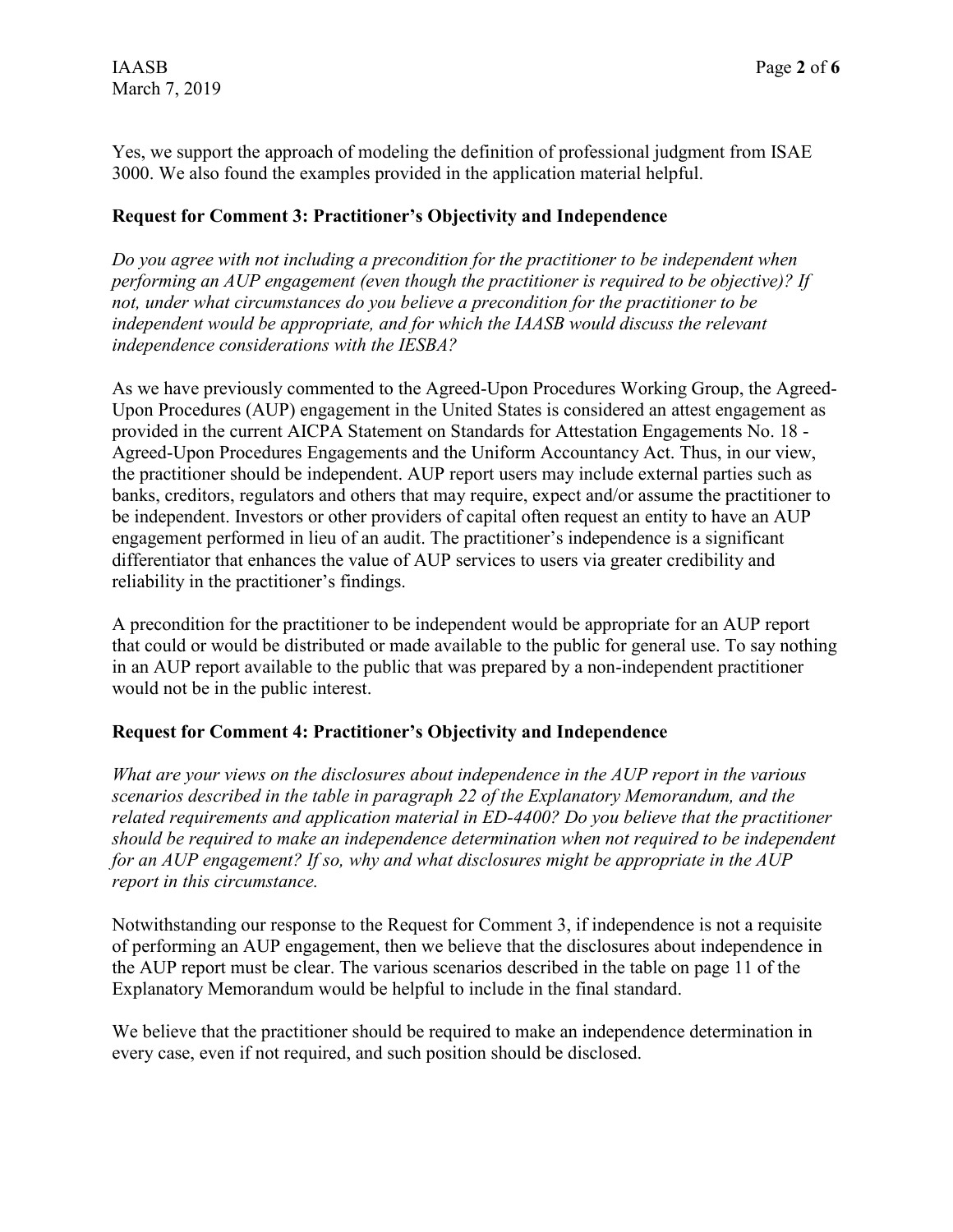The table and paragraph  $30(f)(ii)(a)$  provide that if the practitioner is not required to be independent by relevant ethical requirements, terms of the engagement, or other reasons, that the practitioner does not have to determine independence and can simply state that the practitioner is not required to be independent. This position is not in the public interest.

A reader should be able to know whether or not a practitioner is independent. The degree of reliability, and possibly the credibility, that the reader attaches to an AUP report may differ between a report prepared by an independent practitioner and a non-independent one.

# **Request for Comment 5: Findings**

*Do you agree with the term "findings" and the related definitions and application material in paragraphs 13(f) and A10-A11 of ED-4400?*

Yes, we agree with the term "findings" and the related definitions. If the engagement letter and the AUP report specify that the engagement was conducted in accordance with ISRS 4400 (Revised), and ISRS 4400 (Revised) uses and defines the term "findings," then we do not understand the need to include A11 in the application material. The use of "factual findings" could add confusion.

# **Request for Comment 6: Engagement Acceptance and Continuance**

*Are the requirements and application material regarding engagement acceptance and continuance, as set out in paragraphs 20-21 and A20-A29 of ED-4400, appropriate?*

We agree with the requirements and application material in paragraphs 20-21 and A20-29. However, we believe that there should be an additional requirement to assess whether the practitioner has the expertise and competence to perform the engagement.

# **Request for Comment 7: Practitioner's Expert**

*Do you agree with the proposed requirements and application material on the use of a practitioner's expert in paragraphs 28 and A35-A36 of ED-4400, and references to the use of the expert in an AUP report in paragraphs 31 of ED-4400?*

We believe the evaluation criterion described in paragraph 28 should be expanded for considerations when a practitioner utilizes an internal versus an external expert. For example, the situation in which the practitioner is not independent and utilizes an internal expert could be problematic in complying with certain ethical requirements such as objectivity.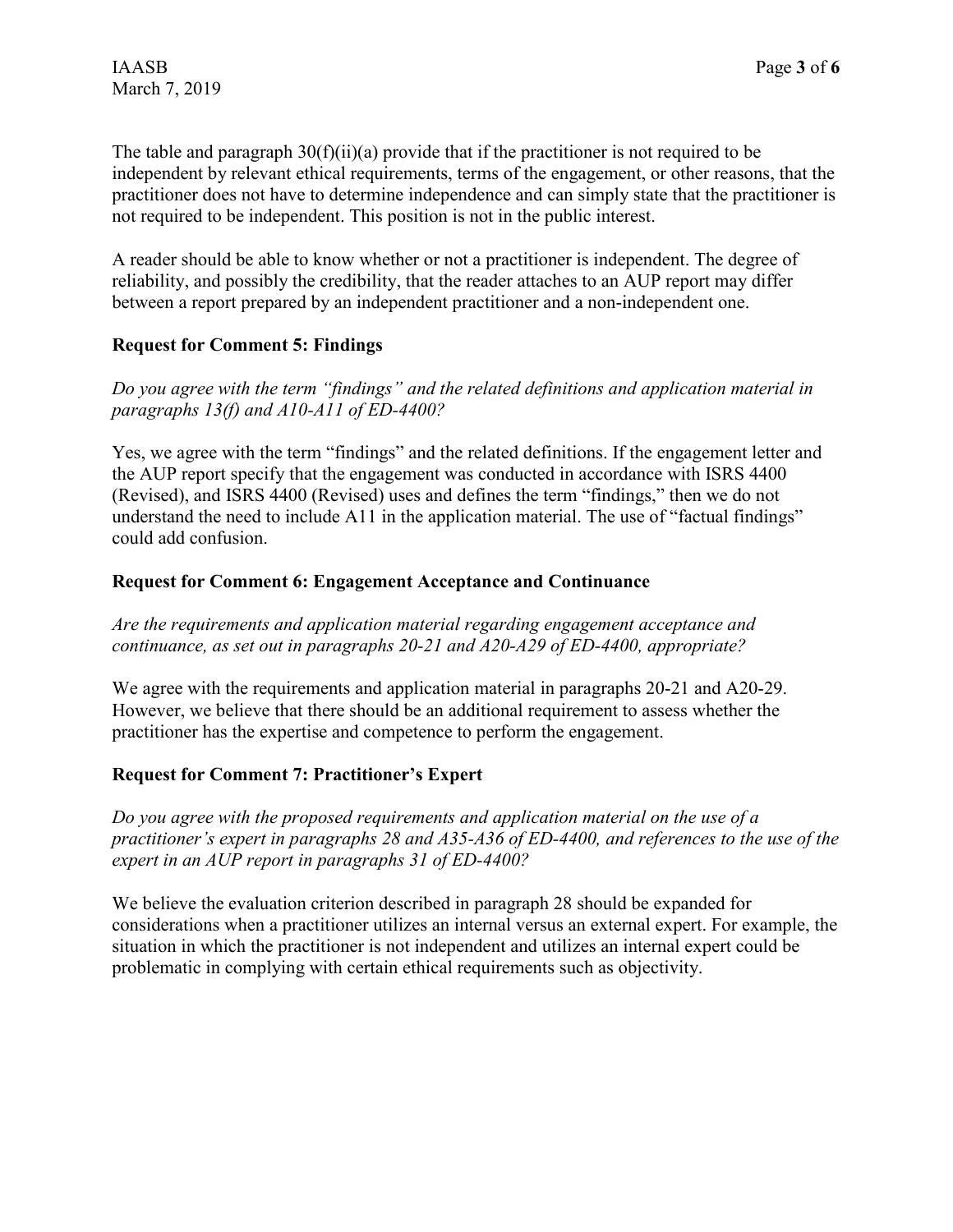# **Request for Comment 8: AUP Report**

*Do you agree that the AUP report should not be required to be restricted to parties that have agreed to the procedures to be performed, and how paragraph A43 of ED-4400 addresses circumstances when the practitioner may consider it appropriate to restrict the AUP report?*

No, we believe that the use and distribution of an AUP report should be restricted. A43 states that it is the practitioner who may consider it appropriate to indicate that the AUP report is intended solely for the engaging party and the intended users. The Exposure Draft implies that AUP reports would not be restricted unless the practitioner decides to restrict the report. This position is not in the public interest.

As the exposure draft does not require that the report be restricted to use by the intended parties, we are concerned about the risk of unintended reliance on the adequacy of the procedures performed by the practitioner. Accordingly, when a report is not restricted, we believe the application material in paragraph A43 that the practitioner may indicate in the report that the agreed-upon procedures report is intended solely for the engaging party and the intended users should be a requirement.

#### **Request for Comment 9: AUP Report**

*Do you support the content and structure of the proposed AUP report as set out in paragraphs 30-32 and A37-A44 and Appendix 2 of ED-4400? What do you believe should be added or changed, if anything?*

As stated in the response to Request for Comment 4, we believe that the practitioner should first determine if he or she is independent. If independent, the report should so state.

To state in the report that the practitioner is not required to be independent is not in the public interest. The practitioner should make a determination of independence in every case, even if not required, and such position should be disclosed.

#### **Request for Comment 10: General Comments**

*In addition to the requests for specific comments above, the IAASB is also seeking comments on the matters set out below:*

- *(a) Translations – recognizing that many respondents may intend to translate the final ISRS for adoption in their own environments, the IAASB welcomes comment on potential translation issues respondents note in reviewing the ED-4400.*
- *(b) Effective Date – Recognizing that ED-4400 is a substantive revision and given the need for national due process and translation, as applicable, the IAASB believes that an appropriate effective date for the standard would be for AUP engagements for which the terms of engagement are agreed approximately 18-24 months after the approval of the*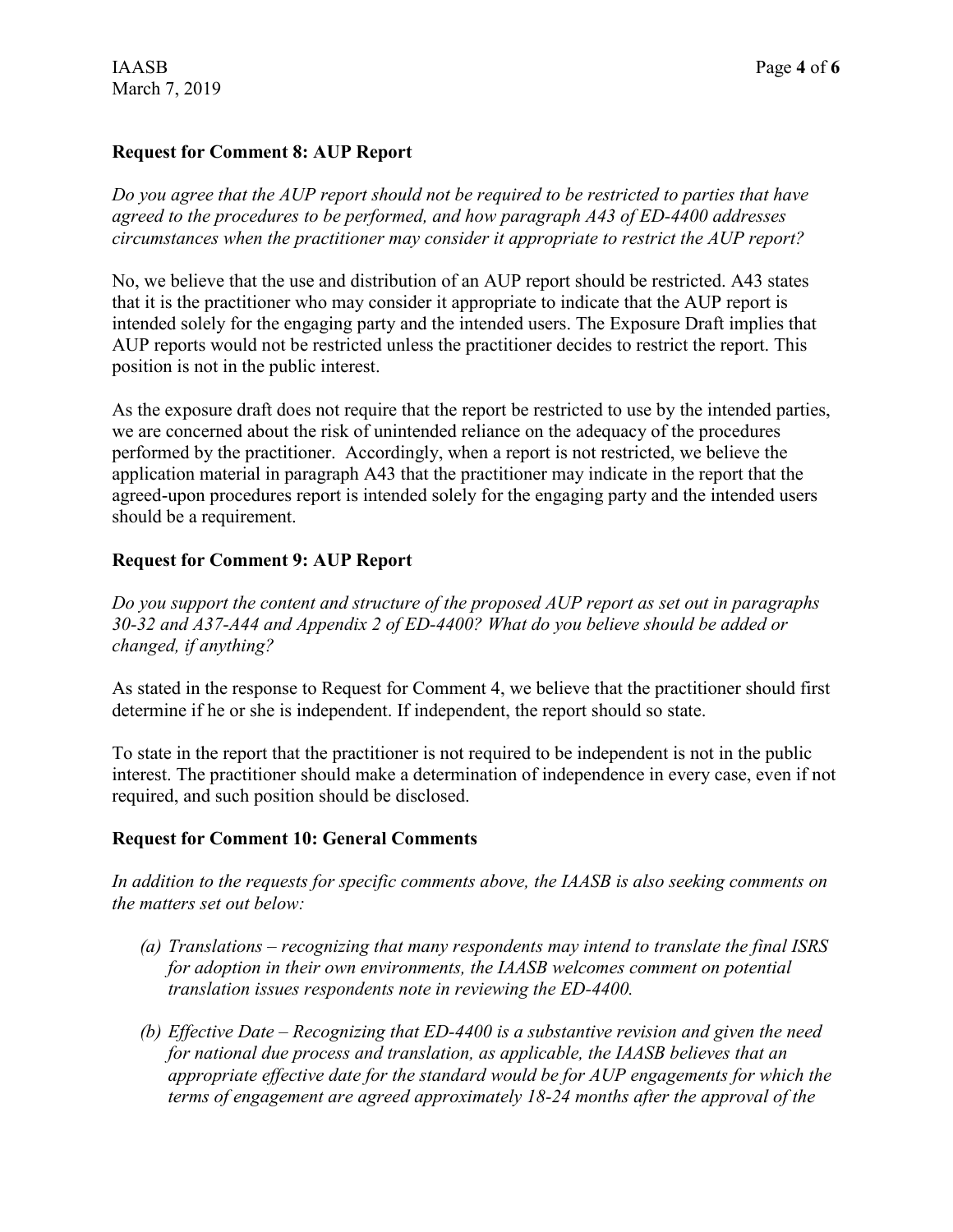*final ISRS. The IAASB welcomes comments on whether this would provide a sufficient period to support effective implementation of the ISRS. Respondents are also asked to comment on whether a shorter period between the approval of the final ISRS and the effective date is practicable.*

- (a) We have no comment on the potential translation issues for the final ISRS.
- (b) The effective date of the standard should be timely enough for the practitioner to sufficiently consider and implement. In consideration of those situations in which national due process and translation are needed, it seems that up to 24 months after the approval of the final ISRS would be more than adequate. We support the notion that early application would be permitted and encouraged.

Notwithstanding the desirability of early implementation, there are some risks attendant to early implementation, especially in light of the concerns we have raised above regarding differences among the proposed ISRS 4400 revision and other standards on issues such as objectivity and independence, and the degree to which AUP services are attest services. In particular, the other standards include not only those developed by the Auditing Standards Board and the Public Company Accounting Oversight Board, but also the rules on objectivity and independence adopted, interpreted and enforced by the U.S. State Boards of Accountancy.

Another consideration in the implementation of the proposed ISRS is that most states have statutory or constitutional limits on the manner of adoption by reference. Typical of those limitations is a requirement that an agency may only adopt a specific, extant version of standards. For example, Michigan Rule 102(1)(d) provides:

*The auditing standards issued by the International Auditing and Assurance Standards Board (IAASB), 529 5th Avenue, New York, NY 10017, in the publication entitled "Handbook of International Quality Control, Auditing, Review, Other Assurance, and Related Pronouncements" 2015 edition, and any related pronouncements issued as of the effective date of this rule, which are available at cost from the IAASB's website at: http://www.ifac.org/publications-resources/2015 handbook-international-quality-controlauditing- review-other-assurance.*

The Michigan Rules also state that: "A licensee *shall comply* with the applicable standards adopted in subrule (1) of this rule." Although the recent trend favors more generic adoptions by reference, it often takes two years for a state to implement a rule change. We do not presume that these issues necessarily rise to the level of license threatening disciplinary cases, but the potential is there and might arise in private litigation.